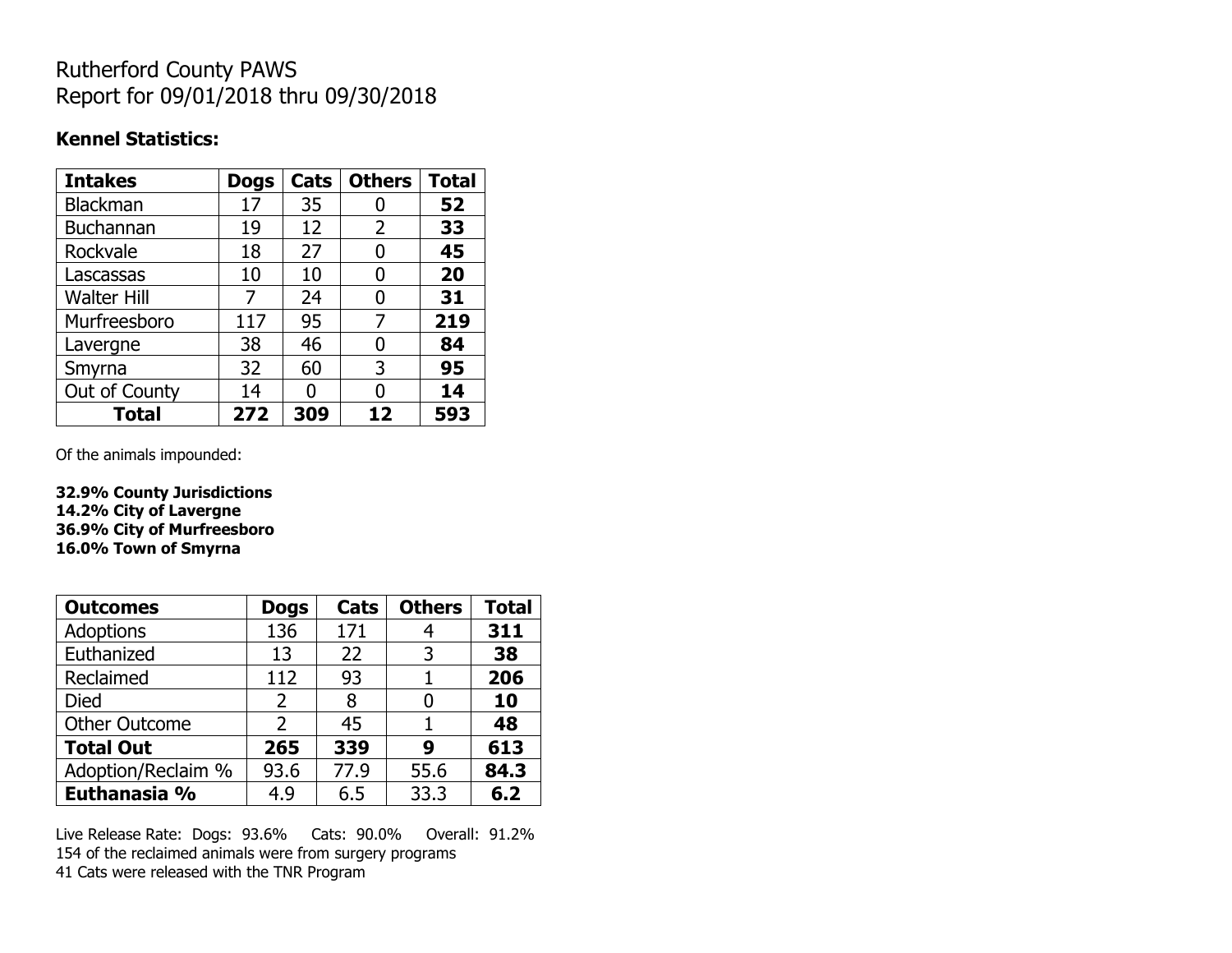Animals left in shelter on 09/30/2018: 101

2478 People visited the shelter looking for a lost /new pet.

2430 Logged calls/voice mails for the month.

### **Activity Report by Jurisdiction:**

| Zones           | <b>Calls Received</b> | Calls Completed |
|-----------------|-----------------------|-----------------|
| <b>Blackman</b> | 196                   | 198             |
| Buchannan       | 97                    | 99              |
| Lavergne        | 300                   | 307             |
| Lascassas       | 123                   | 124             |
| Murfreesboro    | 515                   | 528             |
| Rockvale        | 140                   | 143             |
| Smyrna          | 174                   | 184             |
| Walter Hill     | 76                    | 77              |
| Out of Area     | 11                    | 13              |
| <b>Total</b>    | 1632                  | 1673            |

34.3% County Jurisdictions 18.4% City of Lavergne 31.6% City of Murfreesboro 10.7% Town of Smyrna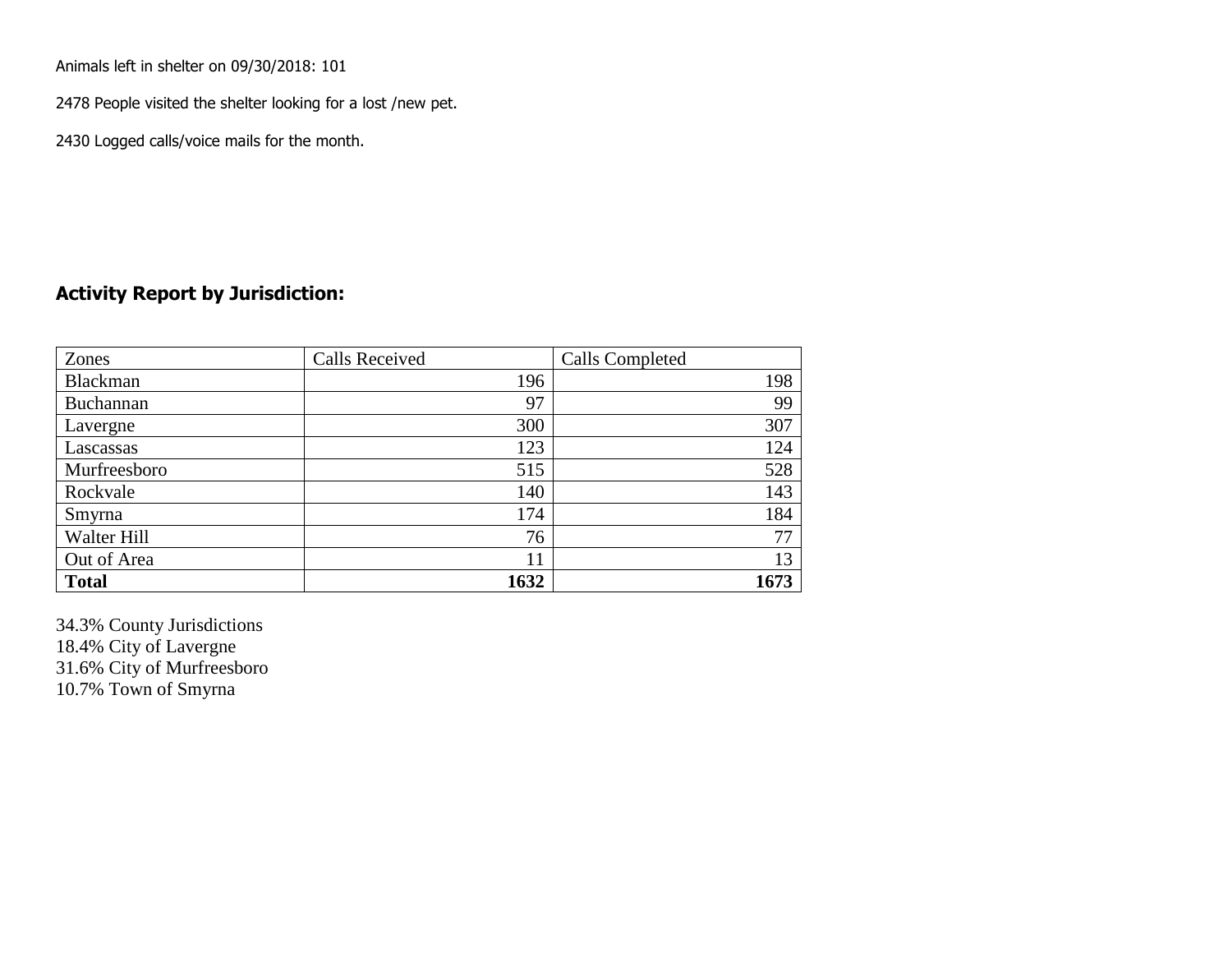## **Mileage:**

| <b>Officer</b> | <b>Miles</b> |
|----------------|--------------|
| 421            | 1322         |
| 423            | 1465         |
| 424            | 1415         |
| 426            | 1262         |
| 427            | 915          |
| 428            | 1434         |
| 430            | 1151         |
| 437            | 1564         |
|                |              |
|                |              |
|                |              |
|                |              |
|                |              |
|                |              |
|                |              |
|                |              |
|                |              |
| <b>Total</b>   | 10528        |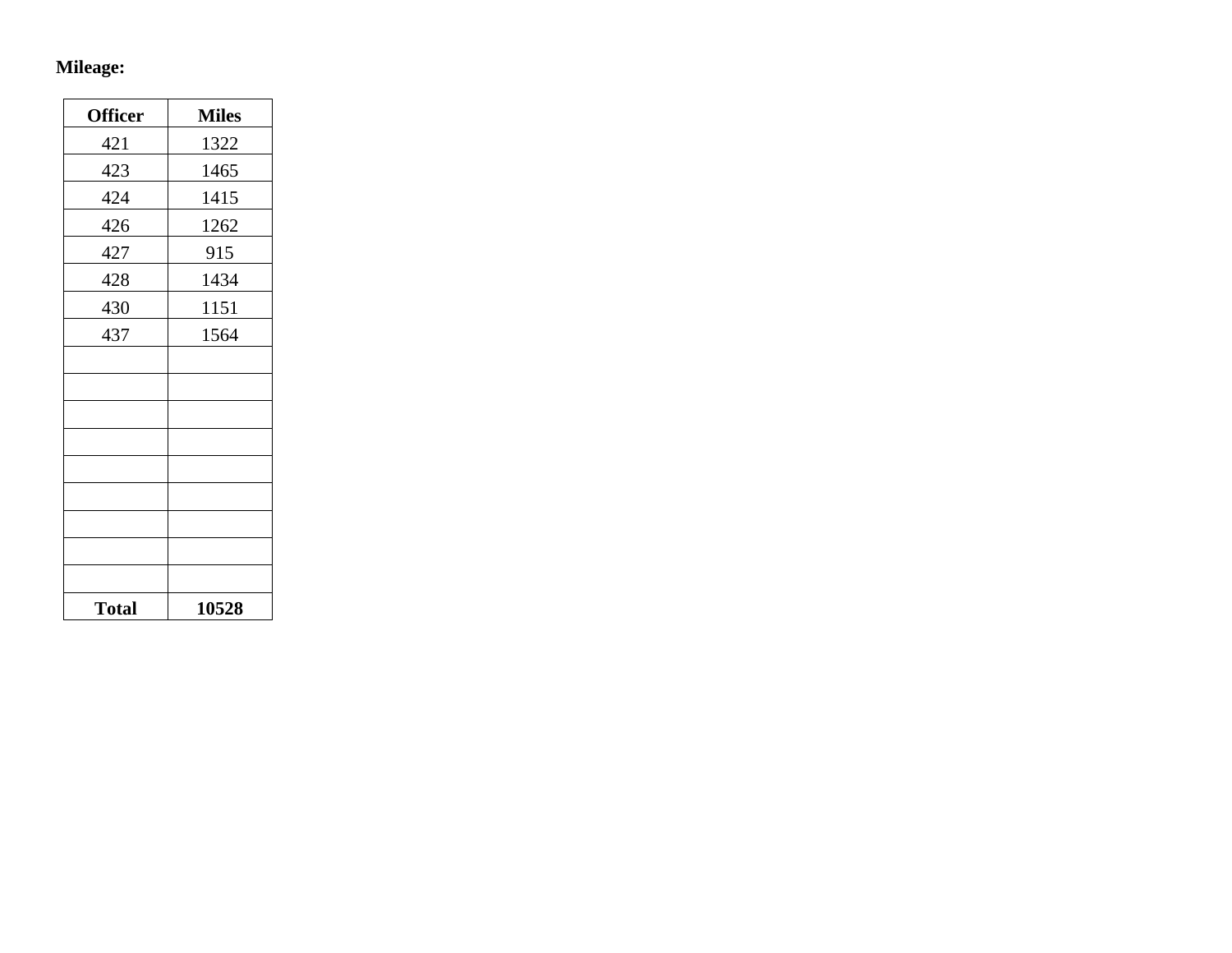# Fiscal Year-to-Date Report 07/01/2018 thru 09/30/2018

### **Kennel Statistics:**

| <b>Intakes</b>     | <b>Dogs</b> | Cats | <b>Others</b> | <b>Total</b> |
|--------------------|-------------|------|---------------|--------------|
| Blackman           | 49          | 111  | 0             | 160          |
| <b>Buchannan</b>   | 44          | 28   | 2             | 74           |
| Rockvale           | 50          | 92   | 2             | 144          |
| Lascassas          | 44          | 56   | 1             | 101          |
| <b>Walter Hill</b> | 26          | 53   | 2             | 81           |
| Murfreesboro       | 358         | 339  | 23            | 720          |
| Lavergne           | 88          | 150  | 3             | 241          |
| Smyrna             | 99          | 192  | 7             | 298          |
| Out of County      | 21          | 2    | 0             | 23           |
| <b>Total</b>       | 779         | 1023 | 40            | 1842         |

Of the animals impounded since July 01:

**31.6% County Jurisdictions**

**13.1% City of Lavergne**

**39.1% City of Murfreesboro**

**16.2% Town of Smyrna**

| <b>Outcomes</b>      | <b>Dogs</b> | Cats | <b>Others</b>  | <b>Total</b> |
|----------------------|-------------|------|----------------|--------------|
| <b>Adoptions</b>     | 421         | 582  | 10             | 1013         |
| Euthanized           | 47          | 75   |                | 129          |
| Reclaimed            | 293         | 226  | 5              | 524          |
| <b>Died</b>          | 3           | 47   | $\overline{2}$ | 52           |
| <b>Other Outcome</b> | 5           | 246  | 13             | 264          |
| <b>Total Out</b>     | 769         | 1176 | 37             | 1982         |
| Adoption/Reclaim %   | 92.6        | 68.7 | 40.5           | 77.6         |
| Euthanasia %         | 6.1         | 6.4  | 18.9           | 6.5          |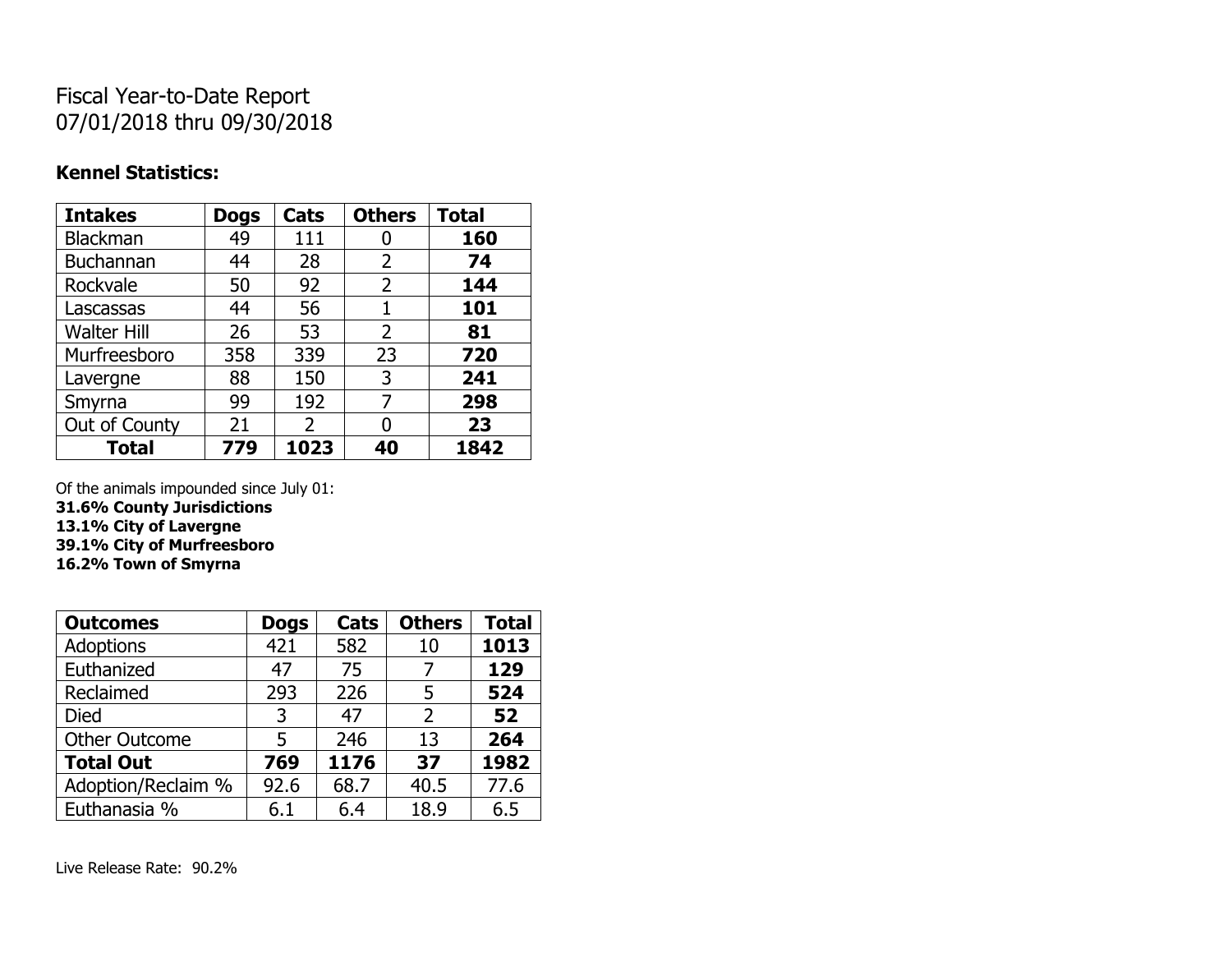8661 People have visited the shelter since July 01, 2018 looking for a lost /new pet.

7919 Logged calls/voice mails since July 01, 2018.

## **Activity Report by Jurisdiction:**

| Zones        | <b>Calls Received</b> | Calls Completed |
|--------------|-----------------------|-----------------|
| Blackman     | 868                   | 871             |
| Buchannan    | 366                   | 367             |
| Lavergne     | 968                   | 972             |
| Lascassas    | 379                   | 382             |
| Murfreesboro | 1893                  | 1908            |
| Rockvale     | 447                   | 450             |
| Smyrna       | 672                   | 681             |
| Walter Hill  | 313                   | 615             |
| Out of Area  | 63                    | 64              |
| <b>Total</b> | 5969                  | 6010            |

40.8% County Jurisdictions 16.2% City of Lavergne 31.7% City of Murfreesboro 11.3% Town of Smyrna